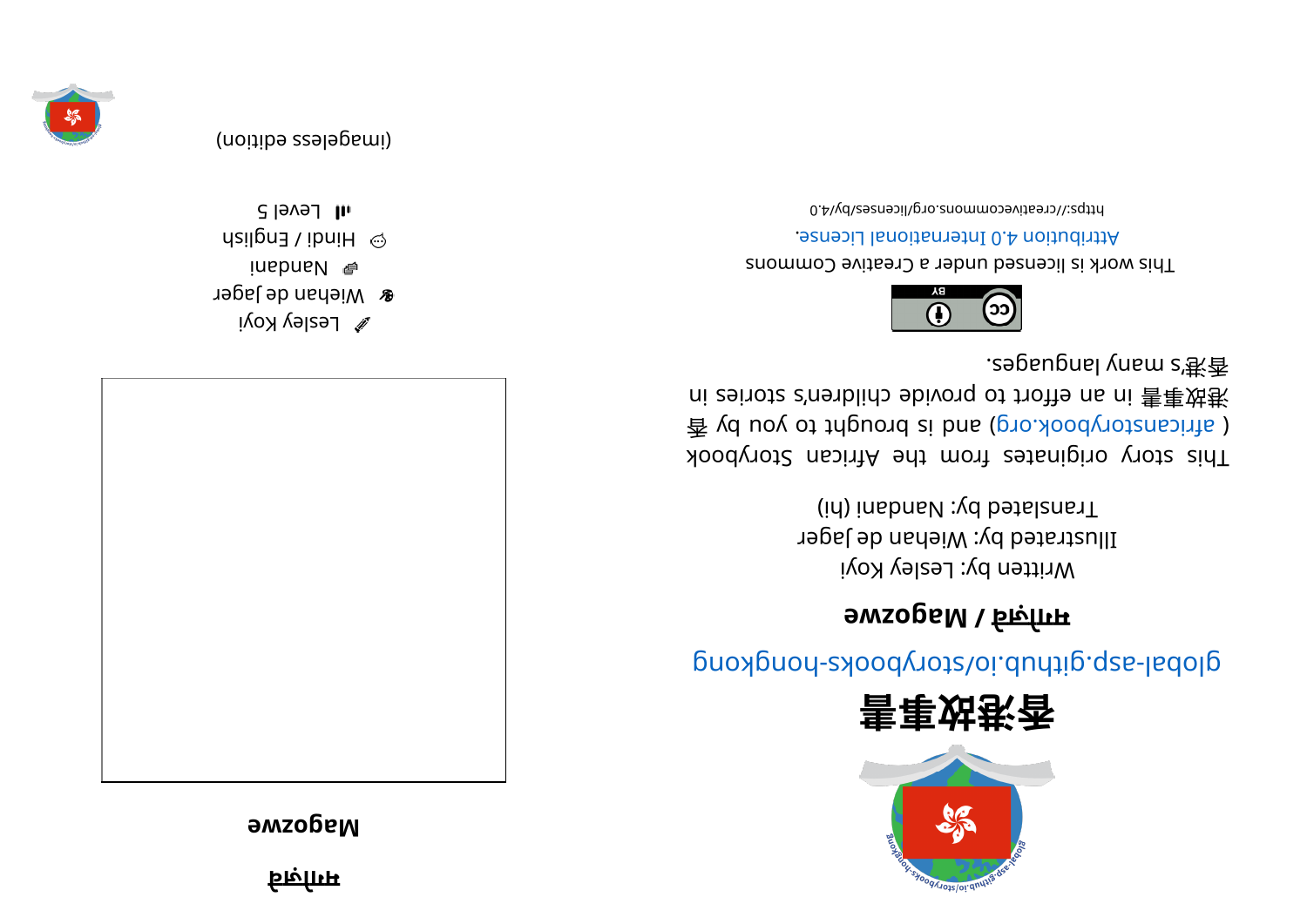

व्यस्त नैरोबी शहर में, घर के प्यार-दुलार के वातावरण से दूर, बेघर बच्चों का एक समूह रहता था। हर दिनेका वे खुशी से स्वागत करते। एक दिने सुबह-सुबह, ठंडे फुटपाथ पर सोने के बाद बच्चे अपनी चटाई समेत रहे थे। ठंड से बचने के लिए उन्होंने कूड़े से आग जलाई। इस समूह में एक लड़का था मगोज़वे। वह सबसे छोटा था।

• • •

In the busy city of Nairobi, far away from a caring life at home, lived a group of homeless boys. They welcomed each day just as it came. On one morning, the boys were packing their mats after sleeping on cold pavements. To chase away the cold they lit a fire with rubbish. Among the group of boys was Magozwe. He was the youngest.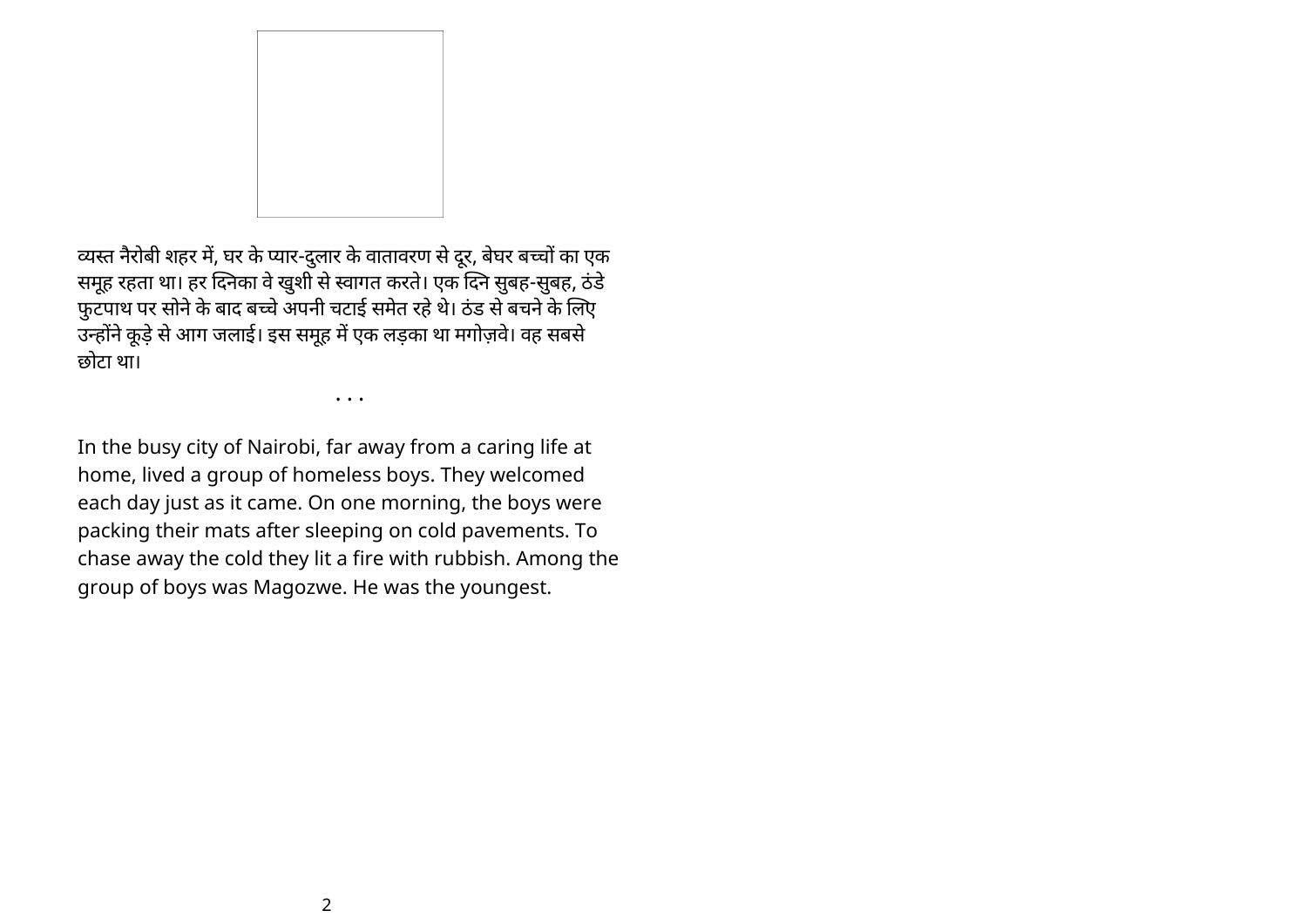

क्त वा बाही का वा प्राथा-पिती का लेक कहा कि जा तथा उसे के बाचा के ेटपि उस कि विल्गाम वे। थि किक किए ताकर पर कह वे। गाम्ल निरुप्र थाए े। यह का ना के पुरा के बाद कमा का राज करवाये थे।

• • •

. Dlo znasy evif yl nosa bey apsign a was only five years old. to de act to live with his uncle. This man did not care about the child. He dib not give Magozwe enough food. He made the boy do a lot of hard work.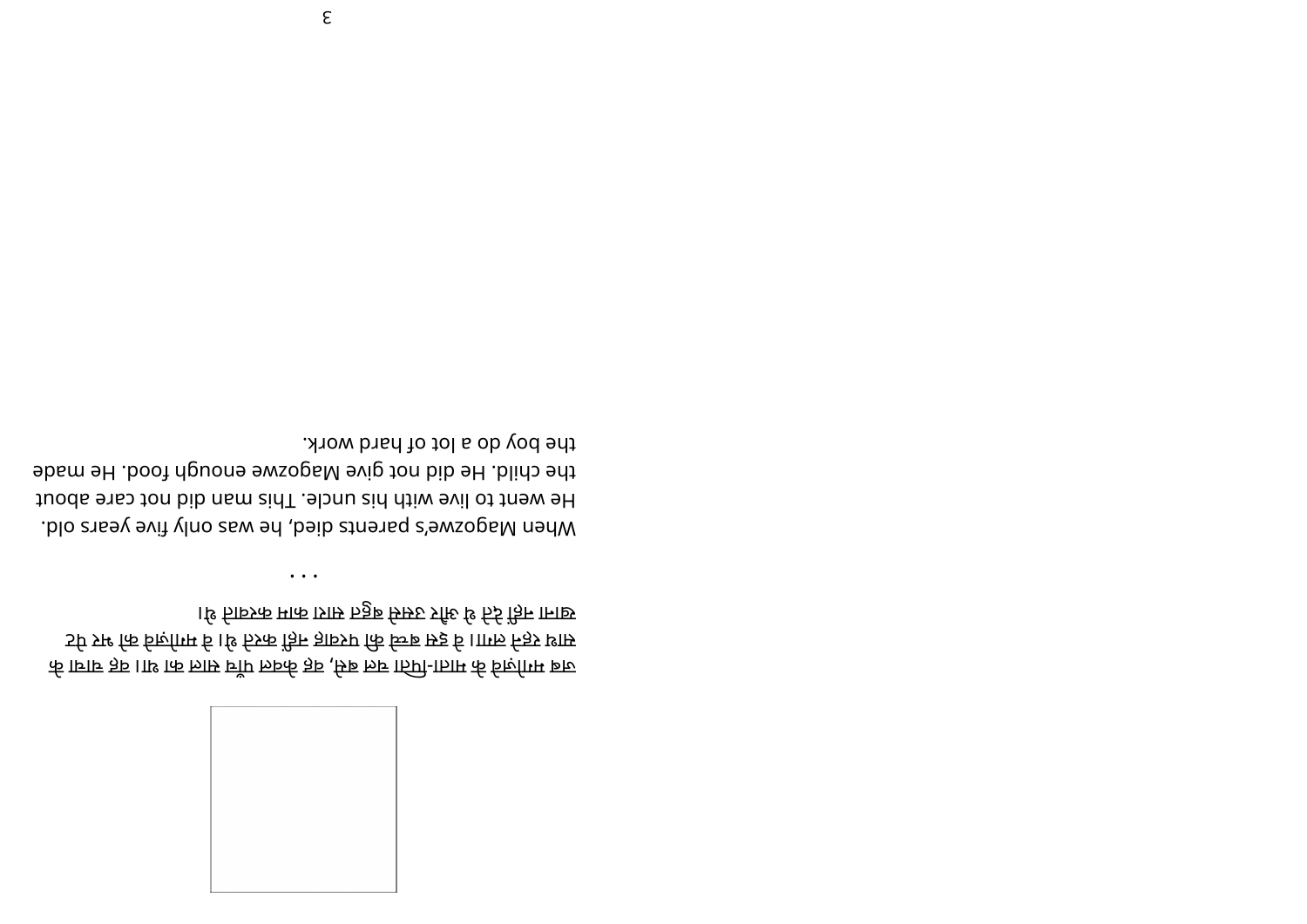

अगर मगोज़वे कोई शिकायत करता या सवाल पूछता तो उसके चाचा उसे पीटते। जब मगोज़वे ने उससे पूछा कि क्या वह विद्यालय जा सकता है, उसके चाचा ने उसे मारा और बोले, "तुम कुछ भी सीखने के लिए बहुत मूर्ख हो।" तीन साल तक इस तरह केवहार के बाद मगोज़वेअपनेचाचा के पास सेभाग गया। उसने सड़क पर रहना शुरू कर दिया।

• • •

If Magozwe complained or questioned, his uncle beat him. When Magozwe asked if he could go to school, his uncle beat him and said, "You're too stupid to learn anything." After three years of this treatment Magozwe ran away from his uncle. He started living on the street.

मगोजवे हरे छत वाले घर के आँगन में बैठकर विद्यालय की कहानी की किताब पढ रहा था। थॉमस आया और उसके बगल में बैठ गया। उसने पूछा "किसकी कहानी है?" मगोज़वे ने उत्तर दिया "यह एक लड़के की कहानी है जो शिक्षक बना,"। "लड़के का क्या नाम है?" थामस ने पूछा। मगोज़वे ने मुस्कुराकर कहा "उसका नाम मगोज़वेहै"।

Magozwe was sitting in the yard at the house with the green roof, reading a storybook from school. Thomas came up and sat next to him. "What is the story about?" asked Thomas. "It's about a boy who becomes a teacher," replied Magozwe. "What's the boy's name?" asked Thomas. "His name is Magozwe," said Magozwe with a smile.

• • •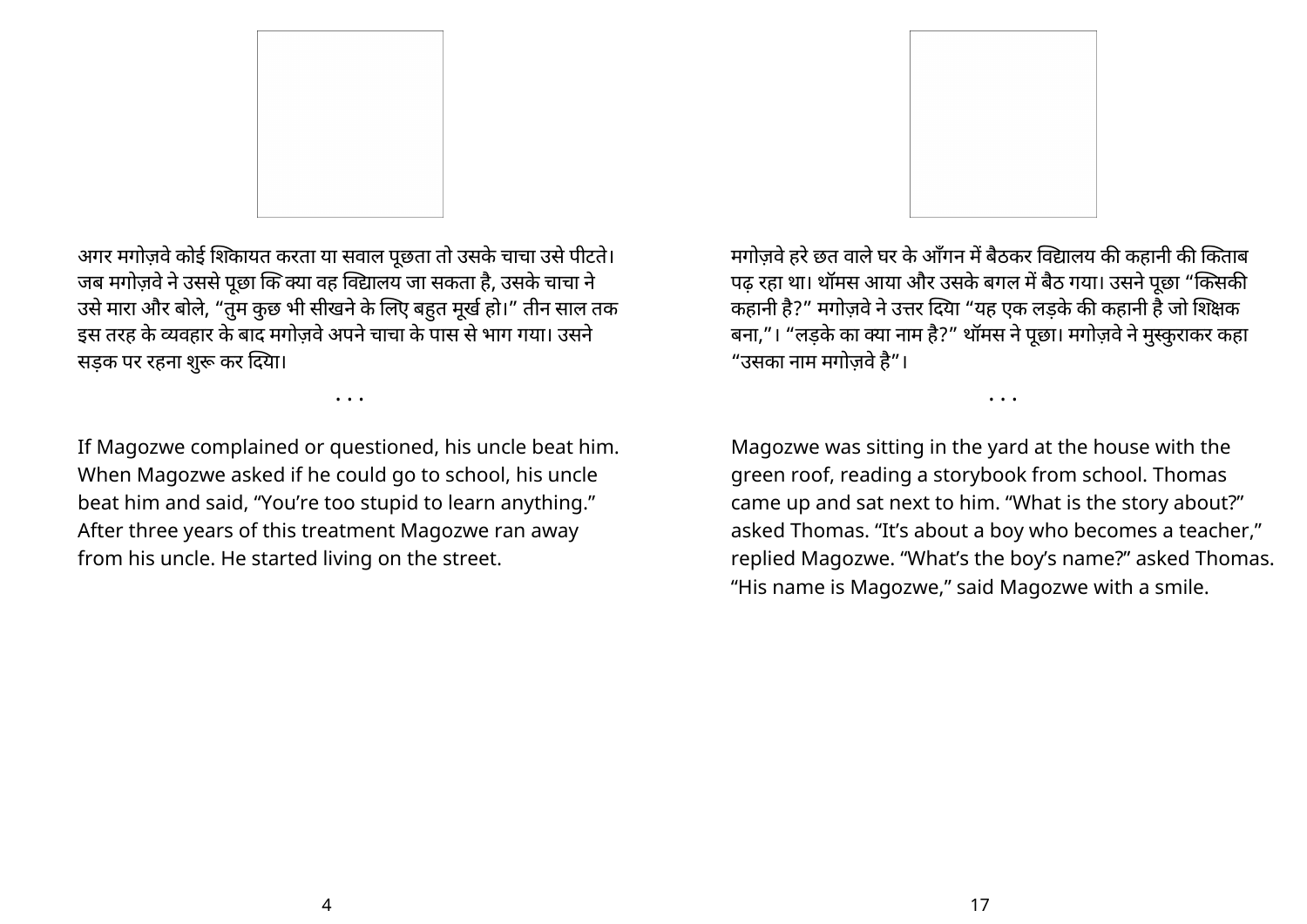

क ज़ोवन बहुत ही मुश्किल भरा था और ज़्यादातर बच्चों को रोज़ के <u>ी भक कि , तिंड़ ग्रान्सप्रांग व सिक । 11º 16इए 165क षेघंछ सिंगक सिंध्लिक के नर्लाम</u> हिन प्राजो के क्रम किन्छ हैकि कि ,जिड़ गमकि व बच ।किइए निष्ठ गम इन्छ ईाथ र्हमी <del>5</del> निर्व्ह डाक्रू र्गीथ कड्टीाल्र ,रुकागँम छाीि ार्गल र्क त्रुमुछ छइ ।।ार्जत्र <u> 15 Kn I an an I and a very set of the set of the formal set for the formal set of  $\kappa$  brands in  $\kappa$  brands in  $\kappa$ </u> हि ड्राइल किन्छ में स्रगारु एन्त्रि के त्रार्काशेरु रुप स्र्रिडी स्रूट के रुहा? धार्स के झुमुस्र । $\mathfrak{f}$ ि गिलि

• • •

del general syod entrol and most of the boys struggled daily just to get food. Sometimes they were arrested, sometimes they were beaten. When they were sick, there was no one to help. The group depended on the little spitzeld pnilles mont bna, gnigped mont tog yent spitcs and other recycling. Life was even more difficult because f fights with rival groups who wanted control of parts of the city.



ँहिरु ।।इऽ रूकिश्मुम रृप्ति केम्र्फ्ट इप्न रुफि क्रिट्रो रुक ऋष्टि काम एलाईचि ने वहाँ गम रस्रो न्कील ।।ाजारु नाम ग्रह हरू मिक मिक ।।ए छुकु ५हुरू एली के नछांस्र केस्र्फ , हरू तकी तानवार आर कुला है। लोको लगड़ी के बारे में सोचता। उनकी तरह, ।किम हिन त्राइ निरुघ

• • •

tol a bad eH. tlupittib zaw ti bna loodpa betraar ewsoga M to catch up. Sometimes he wanted to give up. But he thought about the pilot and the soccer player in the storybooks. Like them, he did not give up.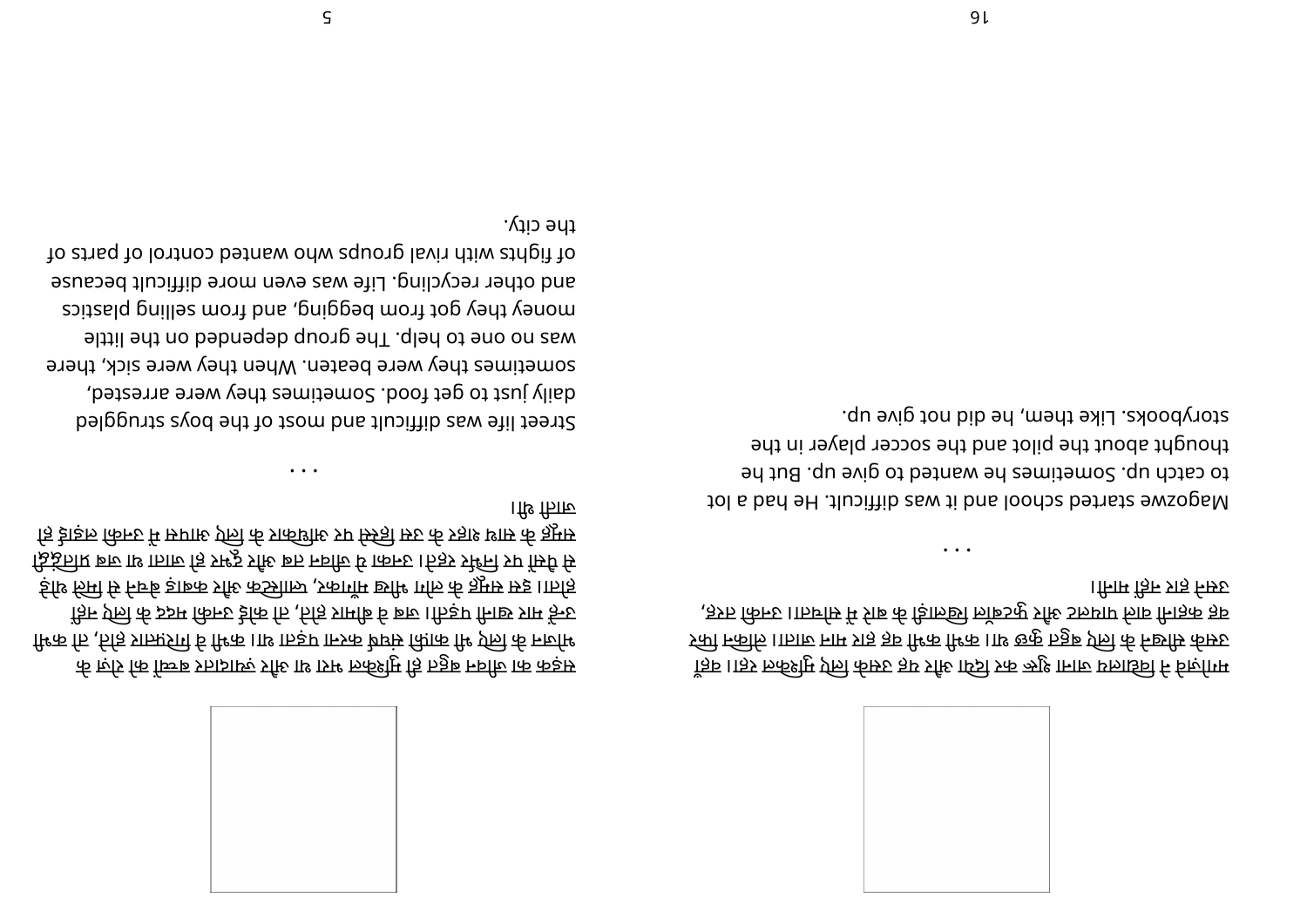

एक दिने जब मगोज़वे कूड़ेदान में देख रहा था, तो उसे एक फटी हुई पुरानी कहानी की किताब मिली। उसने उस पर से गंदगी साफ की और उसे अपने झोले में डाल लिया। उस दिने के बाद हर रोज़ वह किताब को निकलता और चित्रों को देखता। उसे नहीं पता था कि शब्दों को कैसे पढे।

• • •

One day while Magozwe was looking through the dustbins, he found an old tattered storybook. He cleaned the dirt from it and put it in his sack. Every day after that he would take out the book and look at the pictures. He did not know how to read the words.

और इसलिए मगोज़वे हरी छत वाले कमरे में रहने चला गया। उस कमरे में दो और लड़के रहते थे। चाची सिसी उनके पति, तीन कुत्तों, एक बिल्ली और एक बूढ़ी बकरी के साथ पूरे घर में दस लड़के रहते थे।।

• • •

And so Magozwe moved into a room in a house with a green roof. He shared the room with two other boys. Altogether there were ten children living at that house. Along with Auntie Cissy and her husband, three dogs, a cat, and an old goat.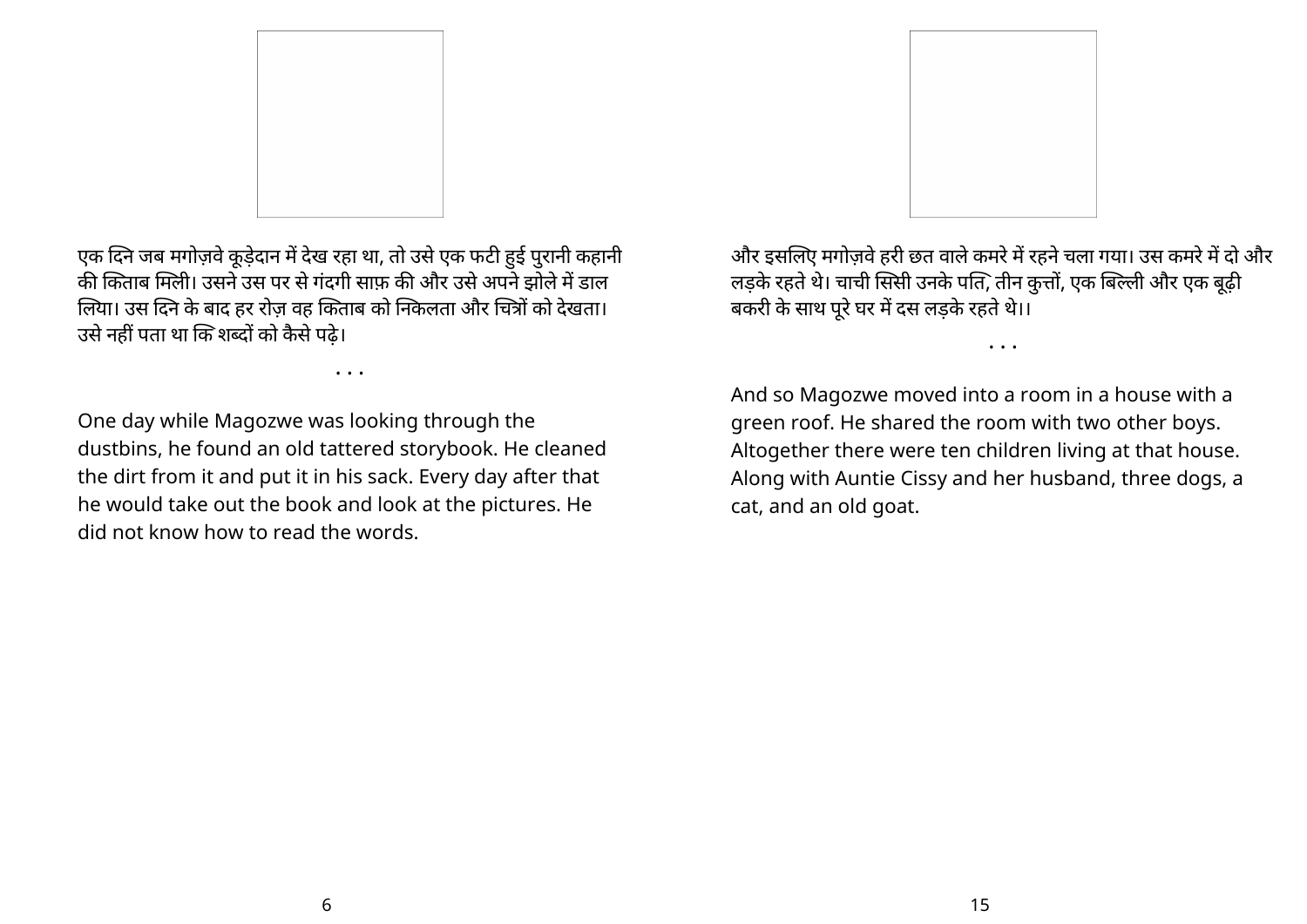

ा के व ज़ो गम।ा नब टलया पर को हा ड़बो जे ता तबी ना ह क: के कड़ले सऐ कए Oच# सिने ही हो हवा है। अपलेट बने। मैं भके भके आर्था में भी अधिकों पी भके पी भी प्रभा वाला लड़का है।

• • •

The pictures told the story of a boy who grew up to be a pilot. Magozwe would daydream of being a pilot. Sometimes, he imagined that he was the boy in the story.



क्कि के का से महारा प्रभाव को बताया। समय के साम के सदस में लड़के को ।।ाएगारु हि ।छन्छ मर्जारु रुप हागरु ईम की ार्छिन फ्रिटी सार्हिर्घ

• • •

na mehr eig mehr with Thomas. Over it man an even reassured the boy that life could be better at the new place.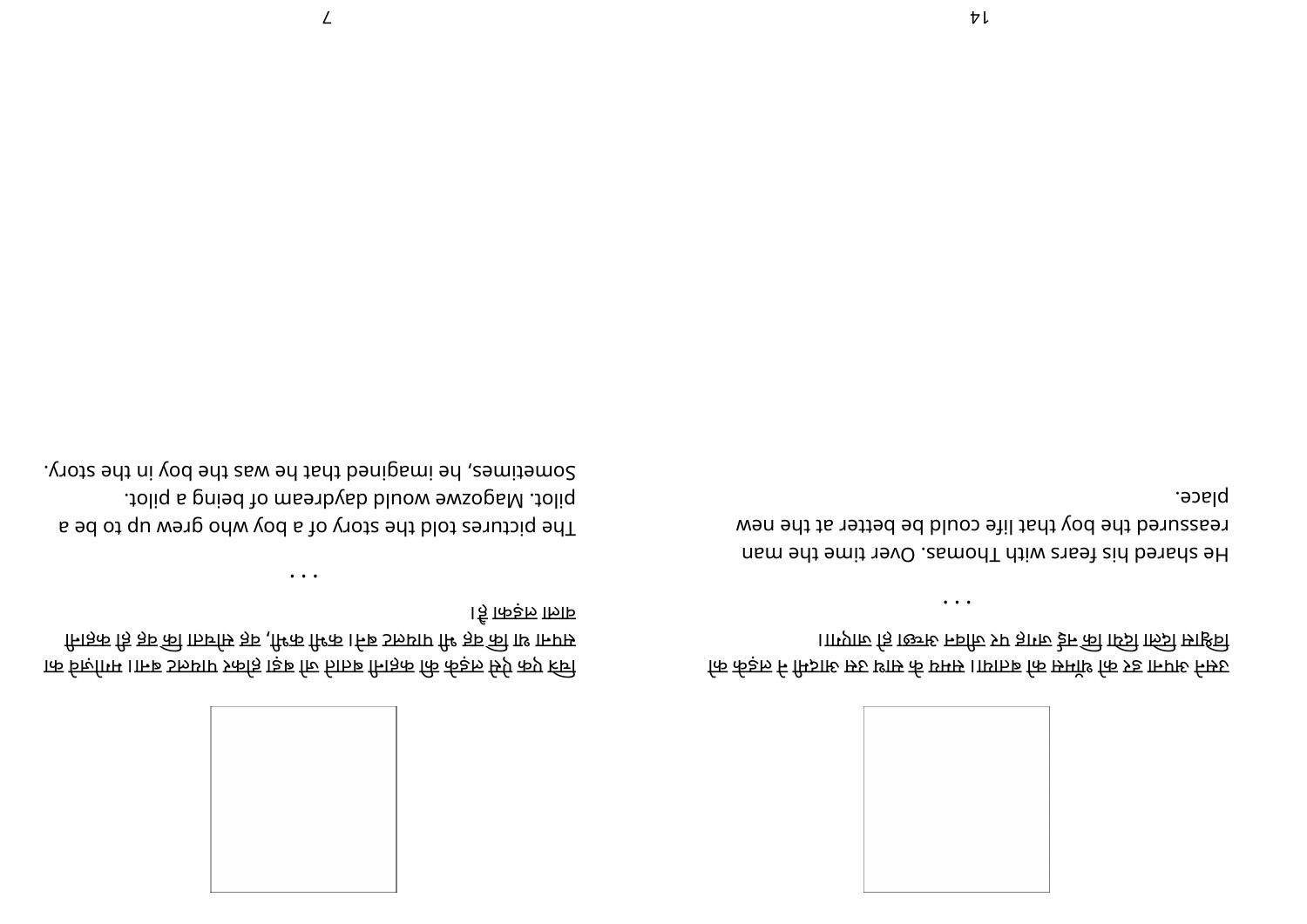

ठंड का मौसम था और मगोजवे सडक पर भीख माँगने के लिए खड़ा था। एक आदमी उसकी तरफ़ आया और बोला "नमस्ते, मैं थामस हूं। मैं यही पास में काम करता हूं, वहाँ तुम्हें कुछ खाने को मिले सकता है"। नीली छत वाले पीले मकान की ओर इशारा करते हुए उसने कहा "मैं आशा करता हूँ कि तुम वहाँ कुछ खाने के लिए जाओगे?" मगोज़वे ने उस आदमी को देखा, और फिर घर को देखा। फिर कहा "शायद" और चला गया।

• • •

It was cold and Magozwe was standing on the road begging. A man walked up to him. "Hello, I'm Thomas. I work near here, at a place where you can get something to eat," said the man. He pointed to a yellow house with a blue roof. "I hope you will go there to get some food?" he asked. Magozwe looked at the man, and then at the house. "Maybe," he said, and walked away.

मगोजवे ने नई जगह और विद्यालय जाने के विषय में सोचने लगा। फिर उसने सोचा कि यदि कहीं उसके चाचा की बात सही हो और वह कुछ सीखने के लिए वाकई में बहुत मूर्ख हो तो क्या होगा? अगर कोई उसे नई जगह पर मारेगा तो क्या होगा? वह डरा हुआ था। "शायद सड़क पर रहना ही ठीक है," उसने सोचा।

• • •

Magozwe thought about this new place, and about going to school. What if his uncle was right and he was too stupid to learn anything? What if they beat him at this new place? He was afraid. "Maybe it is better to stay living on the street," he thought.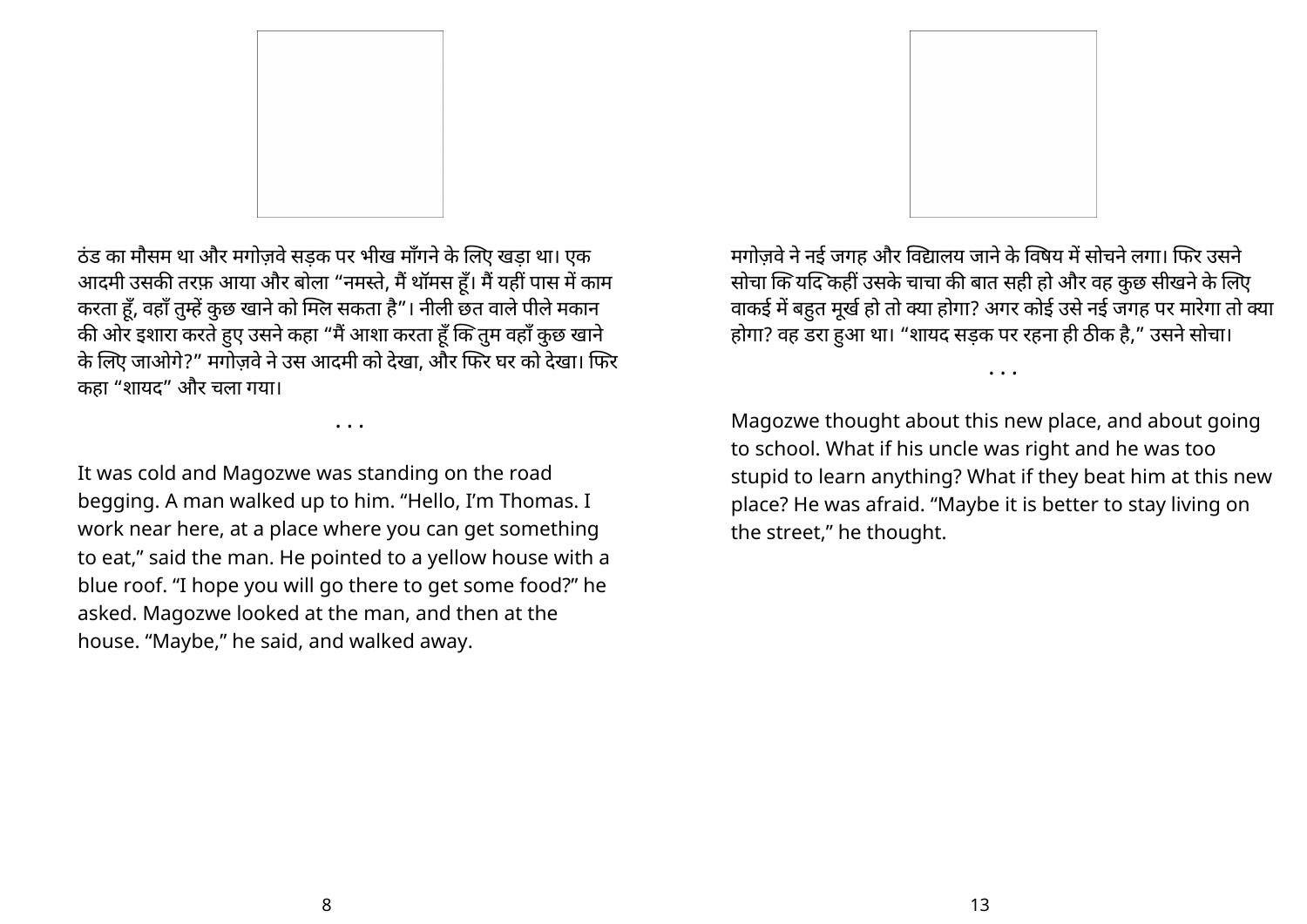

उस घटना के बाद के महीनों में, बेघर बच्चे थेमंस कि में किसी के द्वारा कर मिडार सुरु कड़ार कि सिन्ह प्रा रति साछ ,ाथ दस्य पानर का वो मैं से गो सड़क र्जार नाकें था था तुमसे मां की प्रारंभी से जुड़ी करने सुनता था। वह धेयेवान और <u>ा 55 हुआ हो है कि उनके प्राप्त कर के सिक मिले ह</u>ैं के साथ में सी से सुधार हैं। अपने सुधार के सुधार के सुधार के रुक न्छुक गाना में उप होने र मिरे लिए जिले के नर्जाम के रूप्रांग ने किइल छुकू । 11थ ।। $E_2$ 

• • •

Over the months that followed, the homeless boys got used to seeing Thomas around. He liked to talk to people, ot benetail samonT. at eert she no gnivil elqoeq vllaibeqed the stories of people's lives. He was serious and patient, never rude or disrespectful. Some of the boys started yabbim ta boot teg ot ezuoh euld bna wolley ent ot gniog.



कि मिड़क फिस कप्र रिरु न समॉथ ,सागसारु के न्जिम्निक किंग्न के विरूपिम लिताब दी। यह गाँव के एक लड़के की कहानी थी जा हा होकर मशहूर फुटबॉल नद# कए। ईा ुनसर कढ़परा ब ई की ना <sup>ह</sup> कहयो के व ज़ो गमे न समॉ थ।ा नबी ड़ा <sup>ल</sup> ख# <u>ा नछा कि मा ने बाले के बाद पर पर को कुमत के निर्धाय के नियना सोखना सो क</u> के हागरु मिर्ग कए स्रिये वा या तक मे उसे बताया कि उसे प्रत्या जगह के  $\frac{15}{3}$  तिकाम कि मिला किया है तक में है तकसी मिला है तक है । तप में प्राव

• • •

Around Magozwe's tenth birthday, Thomas gave him a odw yod egalliv a fuods yout a saw iI . Aoodyout swa grew up to be a famous soccer player. Thomas read that  $I''$ , biss en yab enolit nu, semit ynam ewsogal of yndis  $I''$ think it's time you went to school and learned to read. What do you think?" Thomas explained that he knew of a place where children could stay, and go to school.